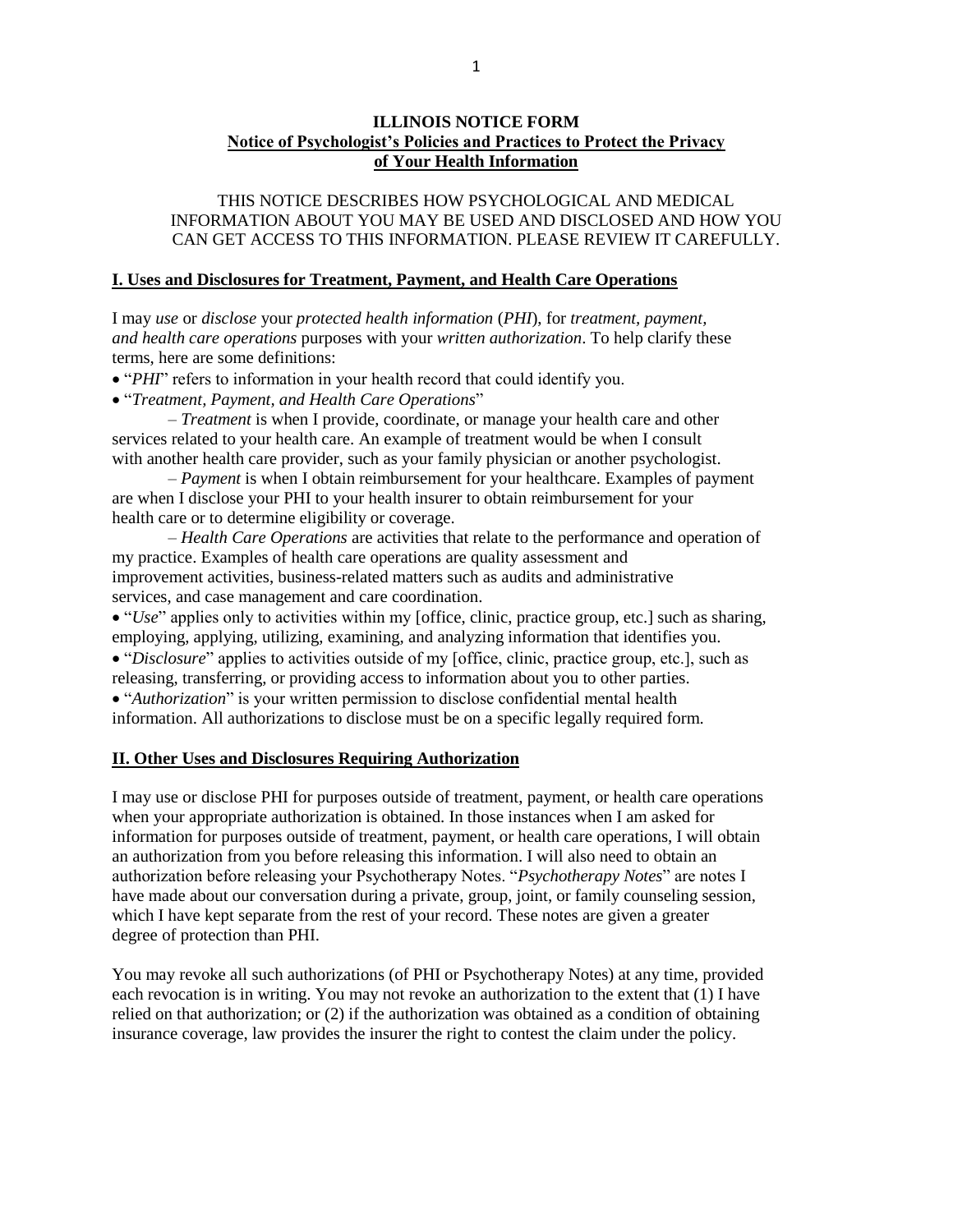### **III. Uses and Disclosures without Authorization**

I may use or disclose PHI without your consent or authorization in the following circumstances:

*Child Abuse* – If I have reasonable cause to believe a child known to me in my professional capacity may be an abused child or a neglected child, I must report this belief to the appropriate authorities.

*Adult and Domestic Abuse* – If I have reason to believe that an individual (who is protected by state law) has been abused, neglected, or financially exploited, I must report this belief to the appropriate authorities.

*Health Oversight Activities* – I may disclose protected health information regarding you to a health oversight agency for oversight activities authorized by law, including licensure or disciplinary actions.

*Judicial and Administrative Proceedings* – If you are involved in a court proceeding and a request is made for information by any party about your evaluation, diagnosis and treatment and the records thereof, such information is privileged under state law, and I must not release such information without a court order. I can release the information directly to you on your request. Information about all other psychological services is also privileged and cannot be released without your authorization or a court order. The privilege does not apply when you are being evaluated for a third party or where the evaluation is court ordered. You must be informed in advance if this is the case.

*Serious Threat to Health or Safety* – If you communicate to me a specific threat of imminent harm against another individual or if I believe that there is clear, imminent risk of physical or mental injury being inflicted against another individual, I may make disclosures that I believe are necessary to protect that individual from harm. If I believe that you present an imminent, serious risk of physical or mental injury or death to yourself, I may make disclosures I consider necessary to protect you from harm.

*Worker's Compensation* – I may disclose protected health information regarding you as authorized by and to the extent necessary to comply with laws relating to worker's compensation or other similar programs, established by law, that provide benefits for workrelated injuries or illness without regard to fault.

#### **IV. Patient's Rights and Psychologist's Duties**

Patient's Rights:

*Right to Request Restrictions* – You have the right to request restrictions on certain uses and disclosures of protected health information. However, I am not required to agree to a restriction you request.

*Right to Receive Confidential Communications by Alternative Means and at Alternative Locations* – You have the right to request and receive confidential communications of PHI by alternative means and at alternative locations. (For example, you may not want a family member to know that you are seeing me. On your request, I will send your bills to another address.)